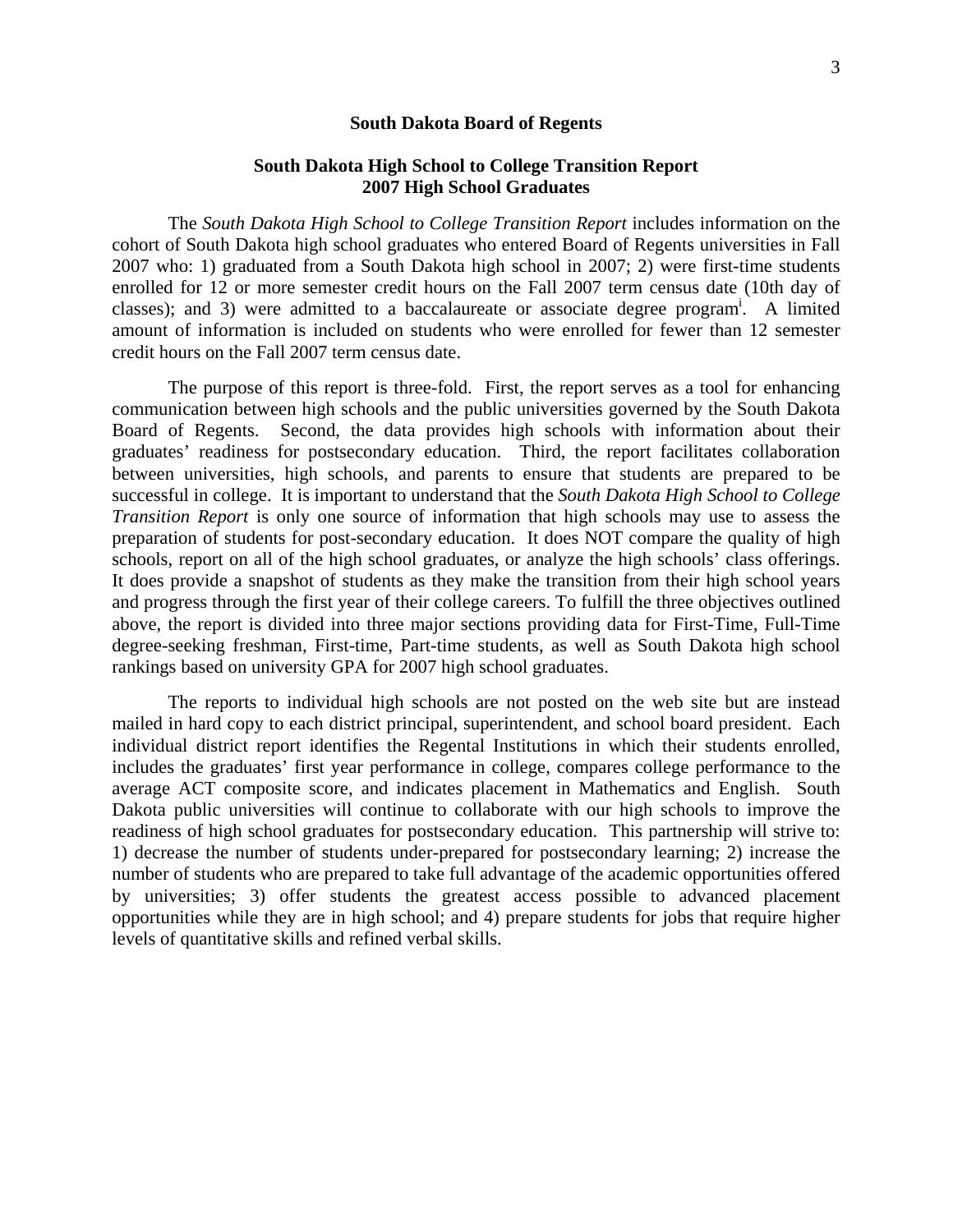# **First-Time, Full-Time Students**

### *Degree Seeking Status*

A total of 2,665 graduates from the 2007 South Dakota high school graduating class entered one of the six Regental Institutions on a full-time basis (enrolled for 12 or more hours) as degree-seeking freshman. Of these students, 2,601 (98%) were admitted to baccalaureate degree programs, while the remaining 64 (2%) were admitted to associate degree programs. These 2,665 students represent 29% of the 9,244 South Dakota high school graduates in 2007 (*2006-2007 Education in South Dakota,* DOE).

| Table 1                                                                                        |
|------------------------------------------------------------------------------------------------|
| Admission by Institution for High School Graduates Entering Regental Institutions As Full Time |
| <b>Students in Fall 2007</b>                                                                   |

|                                     |                                      |                                   | stuuents in Fuu 2007         |                              |                                |                                 |                                 |
|-------------------------------------|--------------------------------------|-----------------------------------|------------------------------|------------------------------|--------------------------------|---------------------------------|---------------------------------|
| Degree Type                         | <b>BHSU</b>                          | DSU                               | NSU                          | <b>SDSMT</b>                 | <b>SDSU</b>                    | USD                             | <b>System</b>                   |
| Admitted to BAC<br>Admitted to ASSO | $279$ $(11\%)$<br>$\mathbf{Q}$ (12%) | $176^{(7\%)}$<br>$\Omega^{(0\%)}$ | $195^{(7\%)}$<br>$0^{(0\%)}$ | $170^{(6\%)}$<br>$0^{(0\%)}$ | $.169^{(45\%)}$<br>$0^{(0\%)}$ | $611^{(24\%)}$<br>$56^{(88\%)}$ | $2,601^{(98\%)}$<br>$64^{25\%}$ |
| <b>Total Cohort</b>                 | $287^{(11\%)}$                       | $176^{(7\%)}$                     | $195^{(7\%)}$                | $170^{(6\%)}$                | $1.169^{\,(44\%)}$             | $667^{(25\%)}$                  | 2.665                           |

#### *ACT Comparison*

The average ACT Composite score for the 2,665 South Dakota high school graduates entering Regental Institutions who took the ACT was 23.5. Variations in ACT scores existed by degree program with the average ACT composite score for those graduates admitted to baccalaureate degree programs scored a 23.6, while those admitted to associate degree programs scored an average of 21.6. According to ACT's website (http://www.act.org/news/data/07/ data.html), the average ACT composite score for all South Dakota students in the 2007 graduating class was 21.9, compared with the national average of 21.2. The South Dakota average includes students who did not attend a Regental Institution in Fall 2007 (see Figure 1).





*Note: The national mean for the ACT exam was 21.2 for 2007 as depicted by the black indicator line used for comparisons across student classifications.*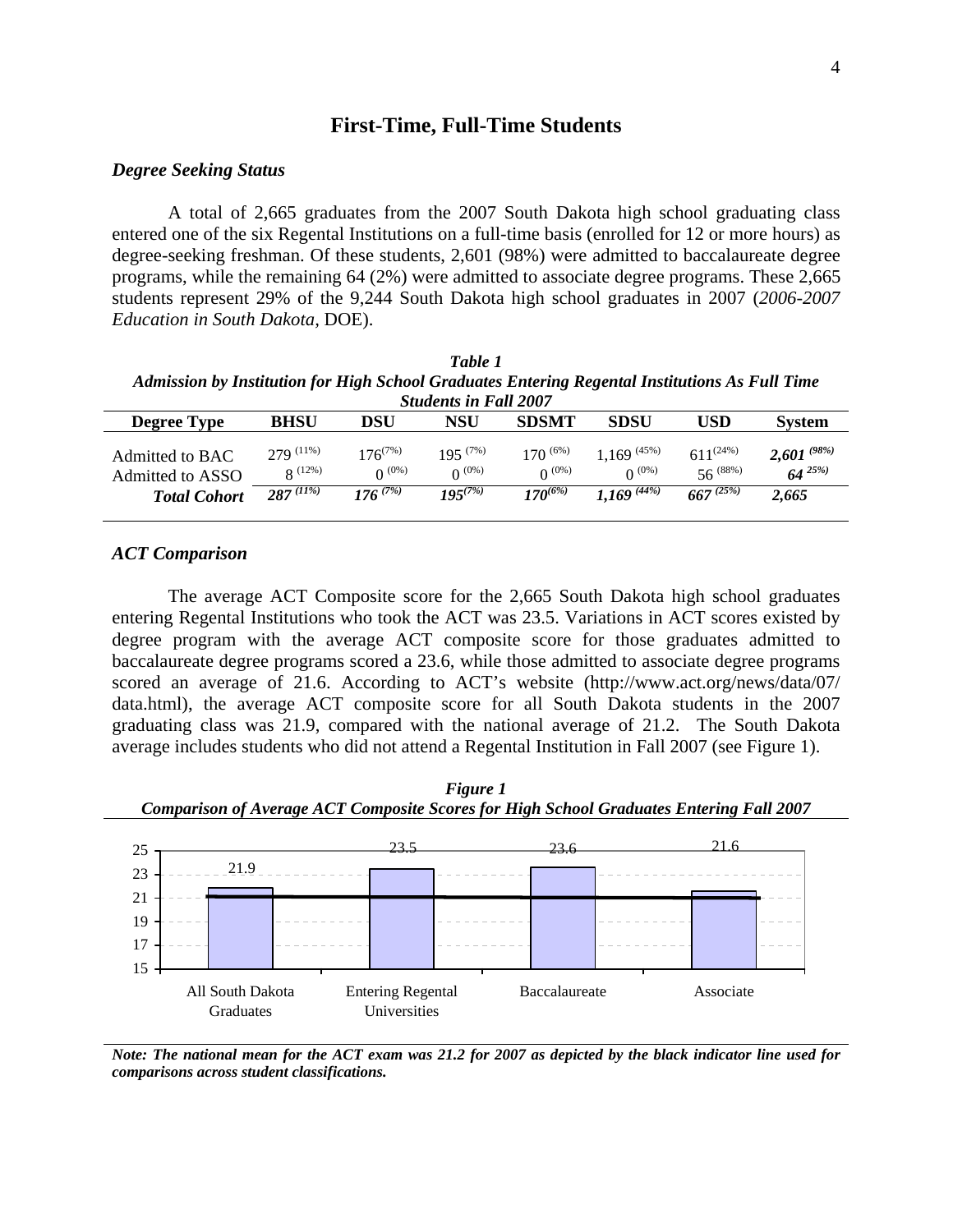# *Retention and Completion Rates*

Of the 2,665 South Dakota high school graduates that entered the system, 2,456 (92%) were still enrolled as full-time students for Spring 2008. When comparing completion rates for both Fall 2007 and Spring 2008, Regental Institutions retained 93% of the graduates during the 2007-08 academic year (see Table 2 for comparison of retention and completion rates by institution), which is an increase from the 91% retained from the 2006 graduating class.

*Table 2* 

| <b>Institution</b> | <b>Degree Type</b>   | <b>Entering</b><br><b>Count</b> | <b>Retained at Same</b><br><b>Institution Spring 2008</b> <sup>ii</sup> | <b>Completed Fall &amp; Spring</b><br>in Regental System |
|--------------------|----------------------|---------------------------------|-------------------------------------------------------------------------|----------------------------------------------------------|
| <b>BHSU</b>        | <b>Baccalaureate</b> | 279                             | $256^{(92\%)}$                                                          | $259^{(93\%)}$                                           |
|                    | Associate            | 8                               | $7^{(88\%)}$                                                            | $7^{(88\%)}$                                             |
|                    | <b>Total Cohort</b>  | 287                             | $263^{(92\%)}$                                                          | $266^{(93\%)}$                                           |
| <b>DSU</b>         | <b>Baccalaureate</b> | 176                             | $165^{(94\%)}$                                                          | $169^{\,(96\%)}$                                         |
|                    | Associate            | $\boldsymbol{0}$                | $0$ $\sp(-2)$                                                           | $0$ $\sp(-\%)$                                           |
|                    | <b>Total Cohort</b>  | 176                             | $165^{(94\%)}$                                                          | $169^{(96\%)}$                                           |
| NSU                | <b>Baccalaureate</b> | 195                             | $182^{(94\%)}$                                                          | $179^{(92\%)}$                                           |
|                    | Associate            | $\overline{0}$                  | $0^{(-\%)}$                                                             | $0^{(-%)}$                                               |
|                    | <b>Total Cohort</b>  | 195                             | $182^{(94\%)}$                                                          | $\overline{179}^{(92\%)}$                                |
| <b>SDSMT</b>       | <b>Baccalaureate</b> | 170                             | $157^{(92\%)}$                                                          | $160\ ^{\left(94\% \right)}$                             |
|                    | Associate            | $\theta$                        | $0$ <sup>(--%)</sup>                                                    | $0^{(-\%)}$                                              |
|                    | <b>Total Cohort</b>  | 170                             | $157^{(92\%)}$                                                          | $160^{(94\%)}$                                           |
| <b>SDSU</b>        | <b>Baccalaureate</b> | 1,169                           | $1,078$ <sup>(92%)</sup>                                                | $1,079$ (92%)                                            |
|                    | Associate            | $\overline{0}$                  | $0^{(-\%)}$                                                             | $0^{(-\%)}$                                              |
|                    | <b>Total Cohort</b>  | 1,169                           | $1,078$ <sup>(92%)</sup>                                                | $1,079$ <sup>(92%)</sup>                                 |
| <b>USD</b>         | <b>Baccalaureate</b> | 611                             | 562 $(92%)$                                                             | $566^{(93\%)}$                                           |
|                    | Associate            | 56                              | $49^{(88\%)}$                                                           | $50^{(90\%)}$                                            |
|                    | <b>Total Cohort</b>  | 667                             | $611^{(92\%)}$                                                          | $616^{(92\%)}$                                           |
| <i>System</i>      | <b>Baccalaureate</b> | 2601                            | $2,400^{(92\%)}$                                                        | $2,412^{(93\%)}$                                         |
|                    | Associate            | 64                              | $56^{(88\%)}$                                                           | $57^{(89\%)}$                                            |
|                    | <b>Total Cohort</b>  | 2,665                           | $2,456^{(92\%)}$                                                        | $2,469^{(93\%)}$                                         |

#### *South Dakota Opportunity Scholarship Recipients*

The South Dakota Opportunity Scholarship is a program that awards a \$5,000 scholarship over four years to qualifying high school graduates, beginning with the class of 2004, who complete the Regents Scholar curriculum and maintain certain academic standards. Eligibility is based on an application submitted to the South Dakota postsecondary institution by the students, along with an official high school transcript and verification of a minimum ACT score of 24 (or a SAT score where the sum of the verbal and mathematics score is at least 1090). In Fall 2007, 890 (33%) of the 2,665 South Dakota high school graduates entering South Dakota public universities met the academic performance requirements necessary to receive the South Dakota Opportunity Scholarship.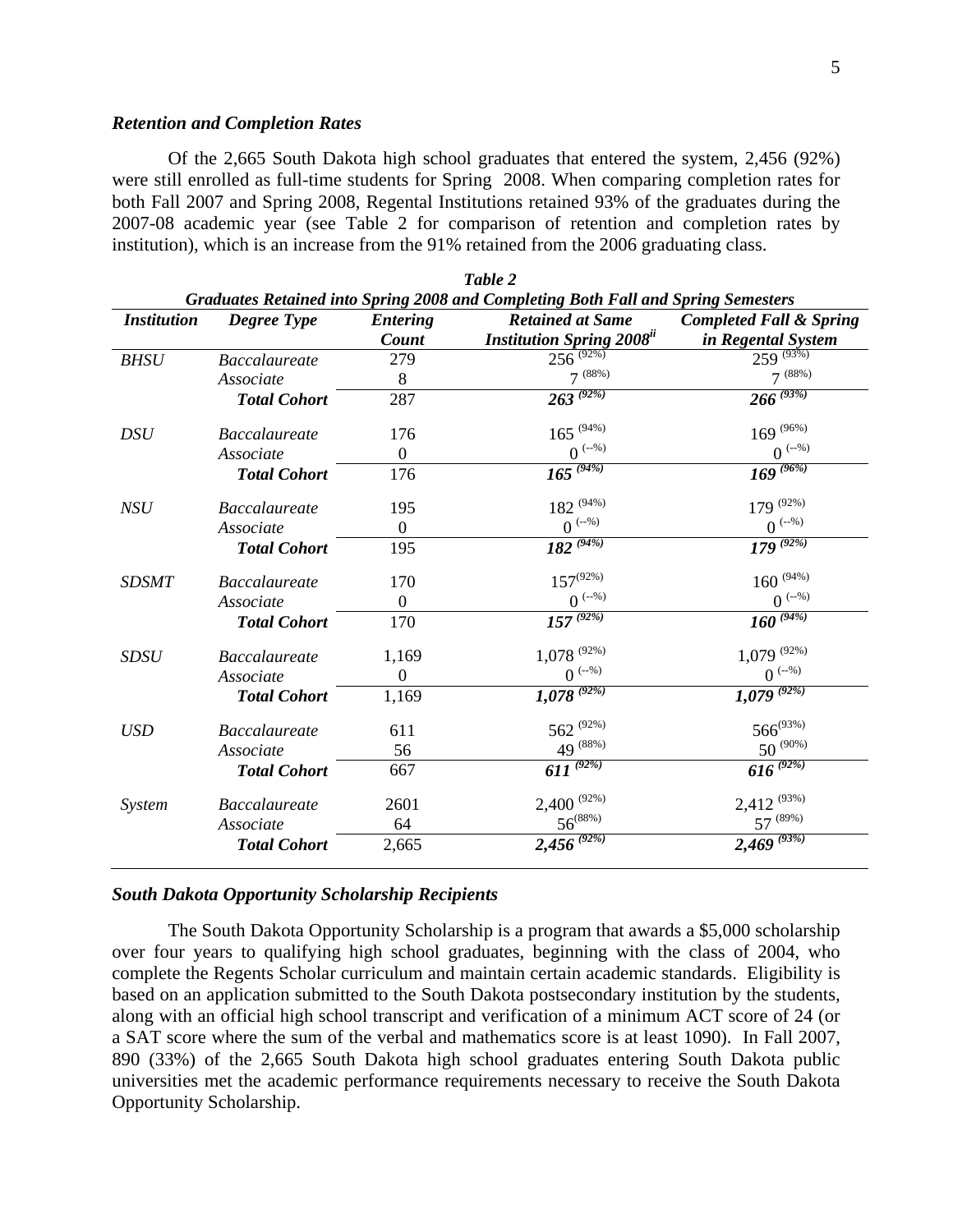There were 179 high schools with graduates entering Regental Institutions in Fall 2007. Of those 179 high schools, 42 (24%) had 50% or more of their high school graduates entering the Regental system receive the South Dakota Opportunity Scholarship (See figure 2). This is an increase of 15 high schools from the 2006 graduating class. There were 34 (19%) high schools that produced no South Dakota Opportunity Scholarship recipients.





### *First Year Progress Toward Graduation*

 To graduate in four years, students must earn at least 32 credit hours per year and meet academic performance standards. Of the 2,665 South Dakota high school graduates who enrolled Fall 2007 and completed at least one term, only 833 (31%) attempted to take more than 31 credit hours during their fall and spring term; only 790 (30%) actually earned more than 31 credit hours.

# *Student Advanced Placement Performance*

The advanced placement program is offered by many school districts and supported by both the South Dakota Department of Education and the Regental Institutions. The program provides motivated students an opportunity to take college-level courses in a high school environment that are administered by the College Board (the same organization that administers the SAT to high school juniors and seniors). The AP courses are taught in SD high schools by high school teachers and prepare students to take an AP exam that can gain them college credit. Two hundred and eighty-seven (11%) of South Dakota high school graduates earned AP credit before enrolling in one of the six Regental Institutions in Fall 2007. The institution with the highest percent of AP students was SDSMT with 20% of its 2007 entering class from SD high schools bringing AP credit (see Figure 3 for institutional comparison on AP courses). When examining composite ACT scores, 2007 graduates who enrolled in the Regental Institutions with AP credits had an ACT composite score of 27.0, which was significantly higher than those graduates who did not take AP courses (22.8). Comparatively, students with at least one AP course who entered the system had a mean GPA of 3.22, significantly higher than the 2.69 GPA for graduates who did not earn credit from this program. Similar results were also observed for AP students and their first year progression toward graduation. Advanced Placement students were significantly more likely to earn more than 32 credit hours when compared to students not taking AP courses who earned approximately 27 credits in their first year<sup>iii</sup>.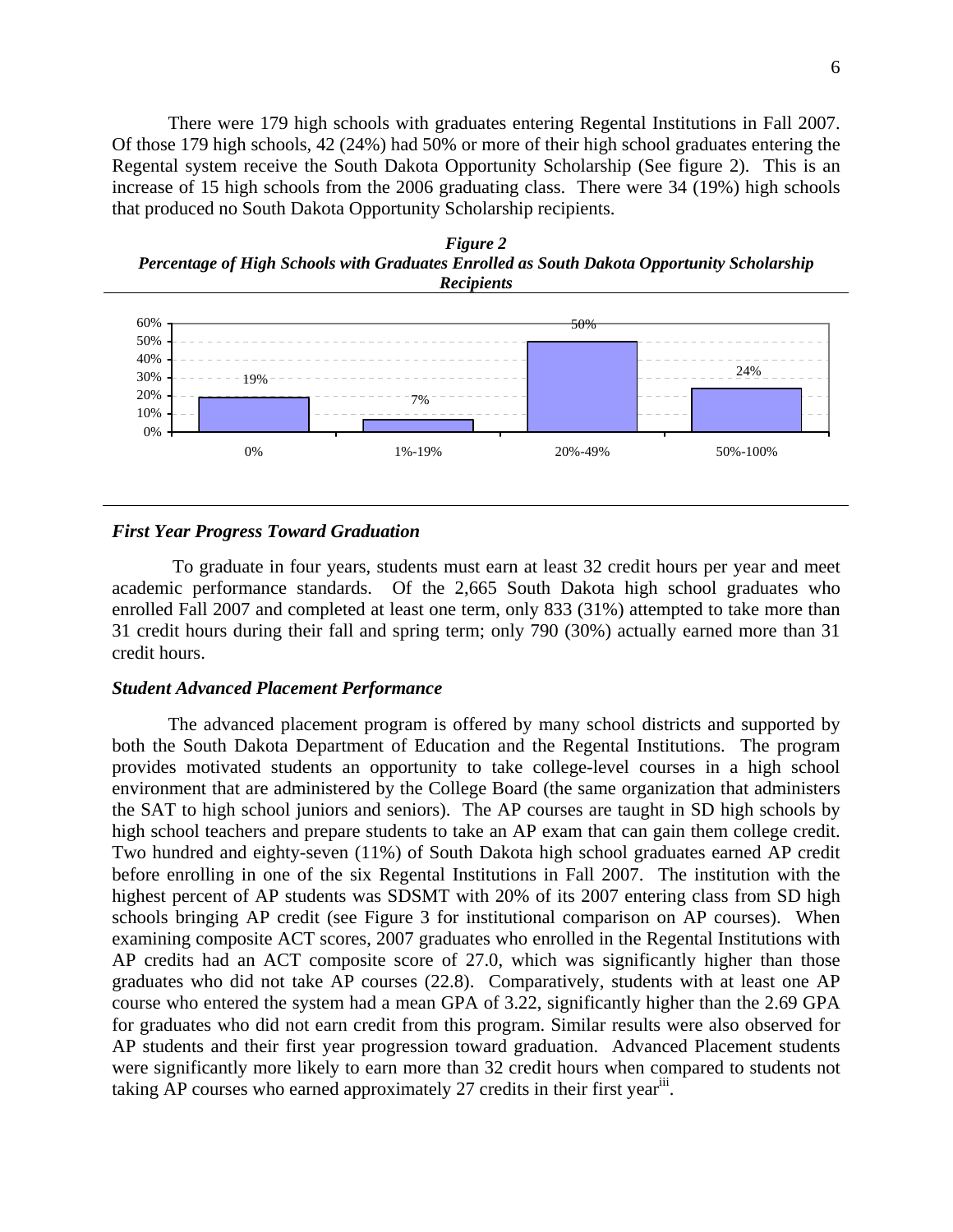

*Figure 3 Percentage of Students Awarded College Board Advanced Placement by Institution*

*Note: The system mean for the advanced placement was 11% as depicted by the black indicator line used for comparisons across institutions.*

# *Institution Remedial Placement and Enrollment*

All entering students are assessed in English and Mathematics to determine their readiness for engaging in college-level general education coursework. Students with ACT English scores below 18 and/or ACT Mathematics scores below 20 are placed into remedial courses in these disciplines. Students may challenge their placement by sitting for the ACT COMPASS placement examinations. Those students who are deemed unprepared for general education courses, are required to enroll in and to demonstrate proficiency in a Math or English (or both) remedial course. A number of students required remedial English (250 or 9%), Mathematics (577 or 22%), or both (142 or 5%). The unduplicated number of students with placement scores indicating a need for remediation was 685 (26%).

 For Fall 2007, BHSU had the largest percentage of entering graduates requiring remediation in mathematics and/or English (46%). SDSMT enrolled the fewest number of those students required to take remedial coursework, followed by SDSU, USD, NSU and DSU respectively. See figure 4 for remedial enrollment compared to general education enrollment by institution.



*Figure 4 Comparison of Remedial and General Education Enrollments by Institution*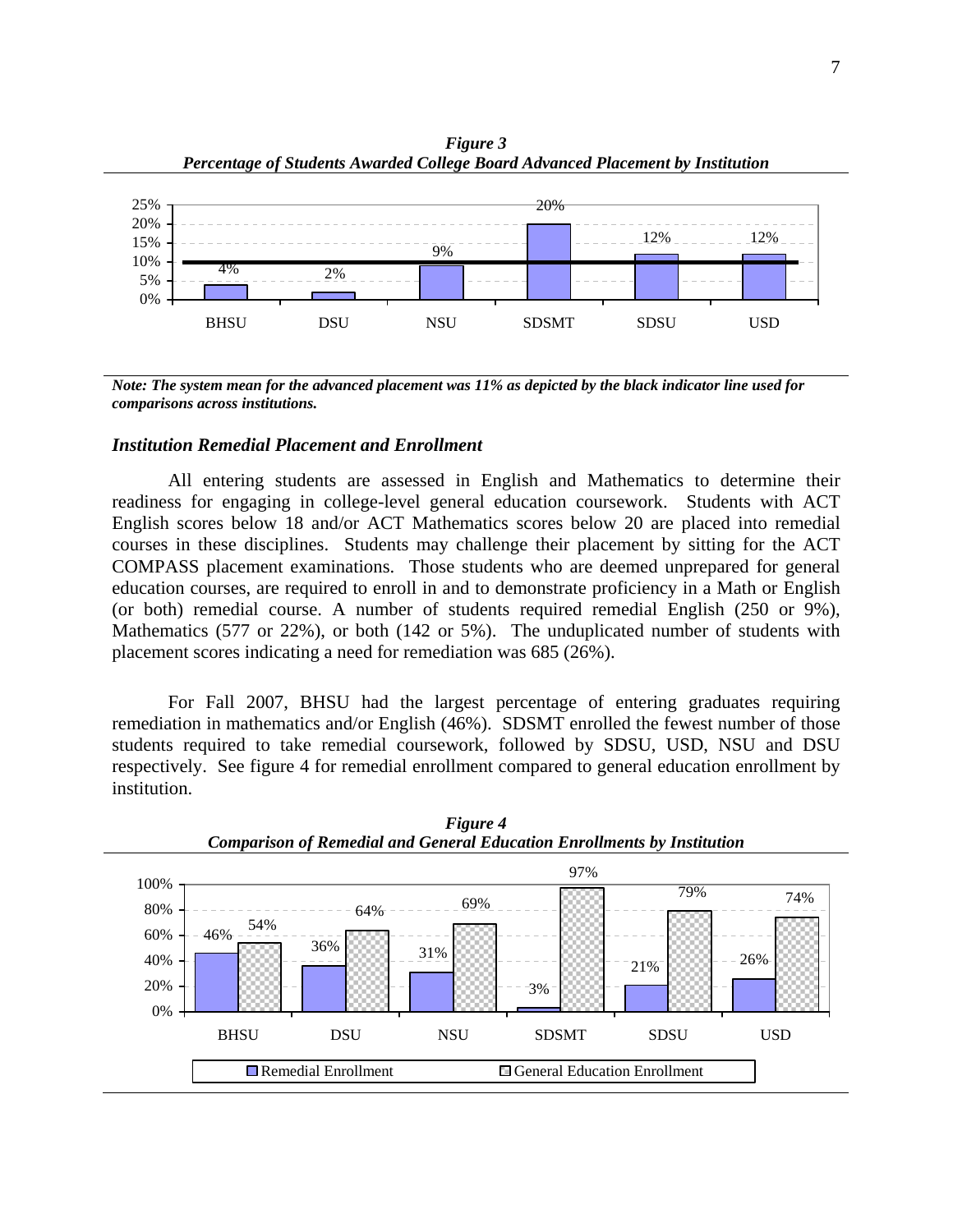#### *Remedial Placement and Enrollment GPA and ACT Comparisons*

Only those 2,639 full-time students who completed at least one semester during the 2007- 08 academic year were used when comparing university grade point averages (GPA) across remedial placement/enrollment and those graduates prepared to enroll in college-level courses. The average university GPA for students whose placement scores indicated a need for remediation in English was 2.1. The average university GPA for students whose placement scores indicated a need for remediation in mathematics was 2.34.

Enrollment and average university GPA for students who completed at least one semester was as follows: 1,917 (73%) enrolled in general education courses and achieved an average university GPA of 2.99. The unduplicated enrollment in remedial courses was 688 (30%) with an average university GPA of 2.32. See figure 5 for comparison of student GPA by degree level for both remedial and general education courses.



In addition to a lower university grade point average, South Dakota high school graduates enrolled in remedial courses also had a lower average ACT Composite score. Those students pursuing Baccalaureate degree programs scored higher on the ACT for both remedial (19.5 vs. 18.7) and general education (24.5 vs. 23.7). Associate degree-seeking students enrolled in general education courses had a higher average ACT Composite score than baccalaureate degreeseeking students enrolled in remedial courses (see Figure 6).



*Figure 6 General Education and Remedial Enrollment Average ACT Composite Score*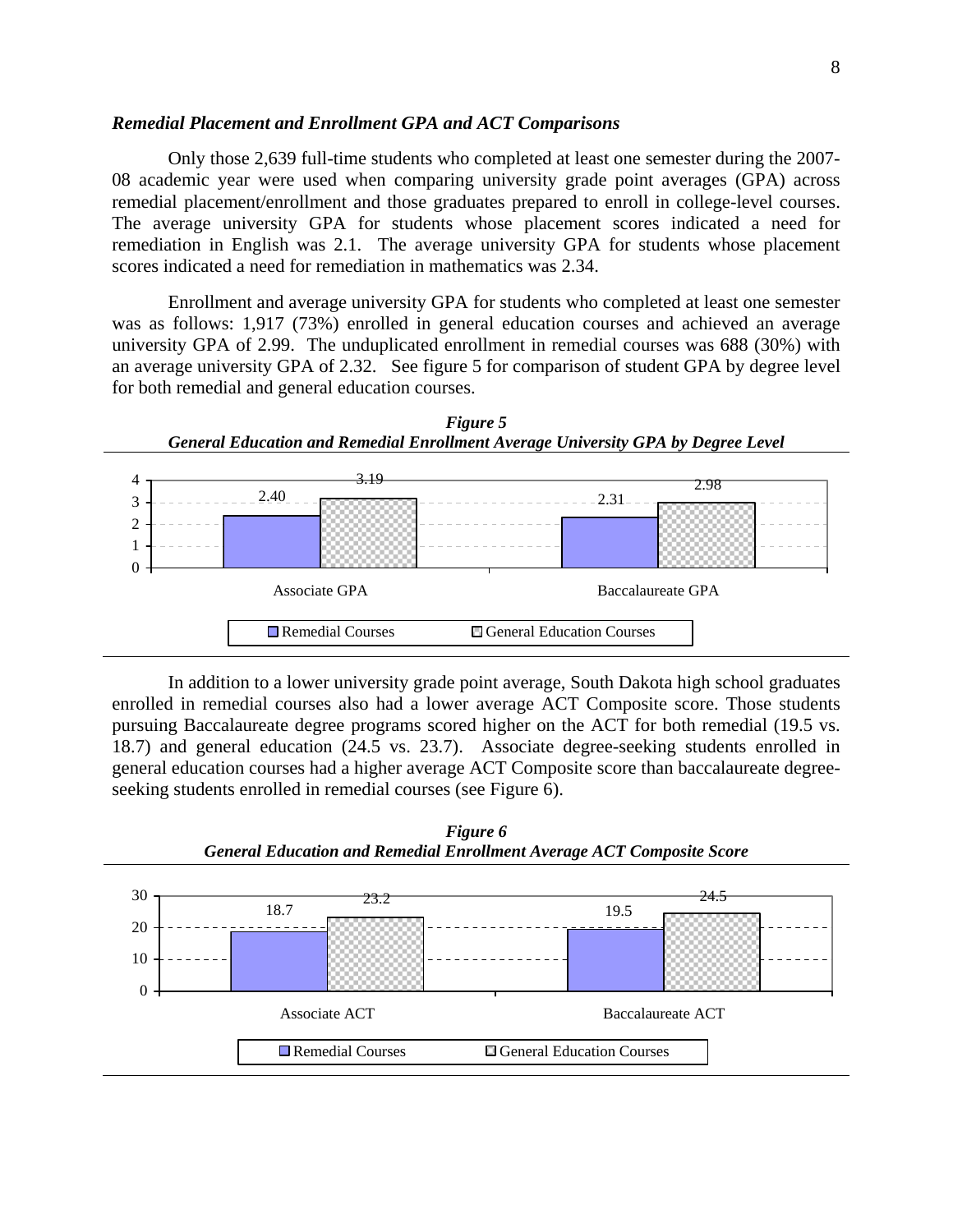#### *Five Year Remedial Placement and Enrollment Trends*

Data on graduate remedial placement were further examined to determine the percentage of students required to take remedial coursework from each of the 179 high schools in South Dakota. Thirty-two (18%) of the South Dakota high schools had no students required to enroll in remedial courses (see Table 2). This represents the largest percentage of high schools requiring no remedial coursework in the past five years. There were a total of 38 high schools that had less than 10% of their students receiving some remedial education.

| Five Year Trend for Number of High Schools with Graduates Enrolled in Remedial Courses |               | Table 2       |               |               |               |
|----------------------------------------------------------------------------------------|---------------|---------------|---------------|---------------|---------------|
| <b>Percent of High School Students</b>                                                 | 2003          | 2004          | 2005          | 2006          | 2007          |
| $0\%$                                                                                  | $19^{(12\%)}$ | $14^{(9\%)}$  | $24^{(13\%)}$ | $27^{(15\%)}$ | $32^{(18\%)}$ |
| $1 - 9\%$                                                                              | $2^{(2\%)}$   | 2(1%)         | 1(1%)         | $3^{(2\%)}$   | $6^{(3\%)}$   |
| $10 - 24\%$                                                                            | $21^{(13\%)}$ | $30^{(18\%)}$ | $43^{(23%)}$  | $41^{(23\%)}$ | $47^{(26\%)}$ |
| $25 - 49\%$                                                                            | $87^{(54\%)}$ | $82^{(50\%)}$ | $74^{(41\%)}$ | $73^{(40\%)}$ | $59^{(33\%)}$ |
| 50 % - Above                                                                           | $30^{(19\%)}$ | $35^{(22\%)}$ | $42^{(22\%)}$ | $35^{(20\%)}$ | $35^{(20\%)}$ |
| <b>Total</b>                                                                           | 160           | 163           | 184           | 179           | 179           |

Over the previous four years, the percentage of the high schools with no students enrolled in remedial courses had remained below 10% (see Figure 7). Previous *High School Transition to College Report* data removed high schools that had fewer than three students when determining the percent of high schools with no students enrolled in remedial education courses. However, the data depicted in Table 2 and Figure 7 reflect all schools regardless of the number of students enrolled from a particular high school (e.g., includes those schools with 1 and 2 students). Note that this produced a dramatic increase in the total number of schools with no students (13%) when compared to the previous three years. Future installments of Table 2 and Figure 7 will reflect high school performance based on total enrollment numbers.

*Figure 7 Comparison of Percentage of High Schools with No Students Enrolled in Remedial Education Five Year Trend: 2003-2007*

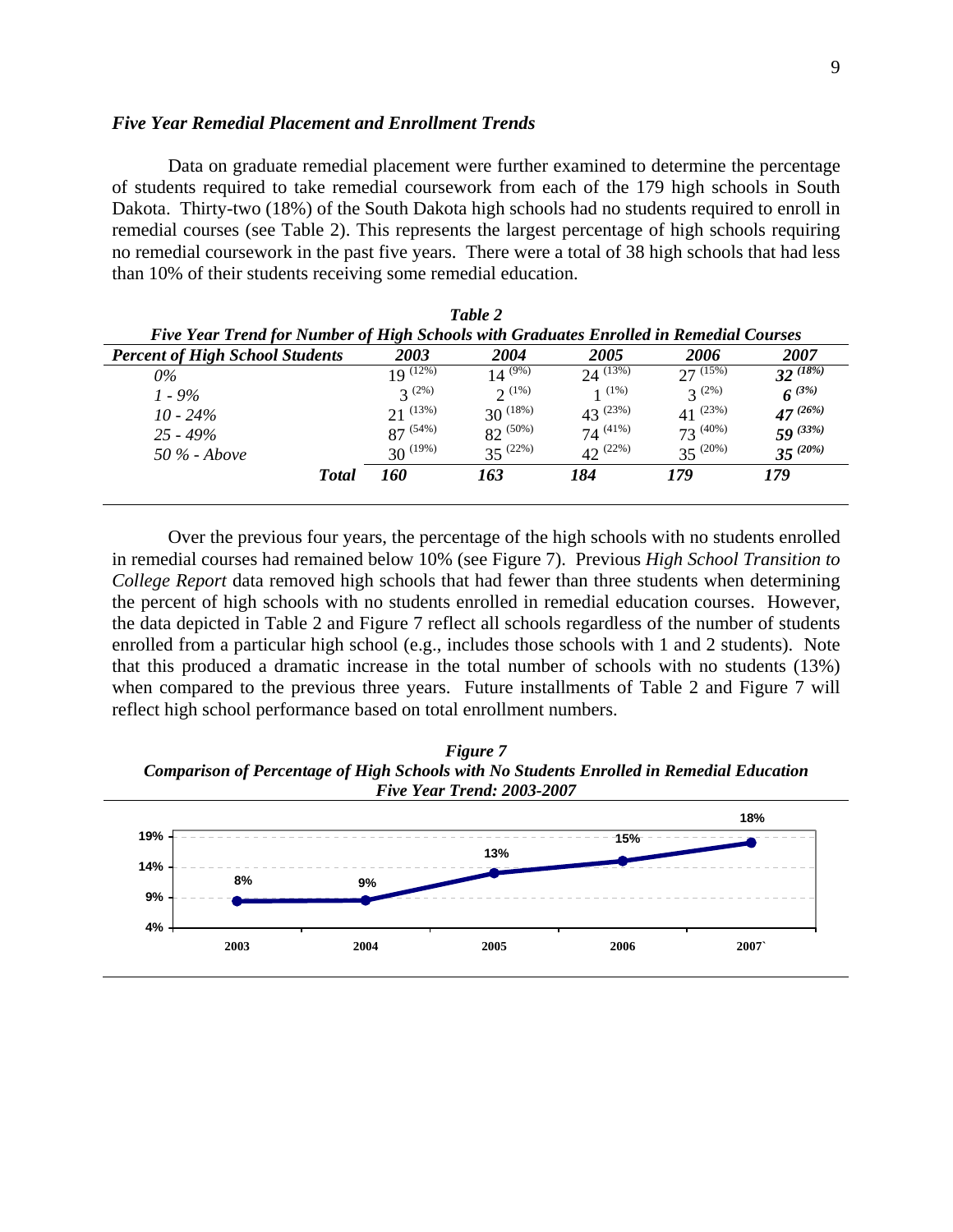#### *Five Year Trend Comparison for First-time, Full-time Students*

Comparison of data from South Dakota high school graduates entering Board of Regents universities over a five-year period, between 2003 and 2007, reveals a number of significant changes (see Table 3). First, the number of South Dakota high school graduates entering South Dakota public universities remained relatively stable during the past two years after falling off for the 2004 graduating class. This is important to note when data from the South Dakota Department of Education reports a continual decline in the number of graduates from both public and private high schools in the state. Second, the level of remedial enrollments (unduplicated for mathematics and English) has also experienced a continuous decline dropping to roughly 26% this past year after a high of 34% in 2003. Specifically, graduates requiring remediation in English has dropped by 8% during this five-year period, and 9% for those requiring remediation in mathematics. Finally, the percentage of students receiving credit for College Board Advanced Placement (CBAP) has increased from 7.3% in 2003 to 11% in 2007.

| South Dakota High School Graduates Entering Regental Institutions Between 2003-2007 |       |       |       |       |       |
|-------------------------------------------------------------------------------------|-------|-------|-------|-------|-------|
|                                                                                     | 2003  | 2004  | 2005  | 2006  | 2007  |
| # Entering Cohort                                                                   | 2,884 | 2,796 | 2,690 | 2,786 | 2,665 |
| % of SD Graduates Entering Regental System <sup>iv</sup>                            | 30%   | 28%   | 29%   | 30%   | 29%   |
| Average ACT composite score                                                         | 22.2  | 22.5  | 22.5  | 22.7  | 23.2  |
| % awarded credit for CBAP                                                           | 7.3%  | 7.9%  | 9.3%  | 10.0% | 10.8% |
| % requiring English Remedial Courses                                                | 17%   | 13%   | 14%   | 13%   | 9%    |
| % requiring Mathematics Remedial Courses                                            | 30%   | 27%   | 25%   | 25%   | 21%   |
| % of unduplicated remedial enrollments                                              | 34.2% | 31.8% | 30.8% | 30.0% | 26%   |
| Average GPA of those in remedial courses                                            | 2.23  | 2.25  | 2.32  | 2.30  | 2.32  |
| Average GPA of those in general education courses                                   | 2.92  | 2.97  | 2.98  | 2.97  | 2.99  |
| Average GPA of all students                                                         | 2.73  | 2.79  | 2.82  | 2.82  | 2.85  |
| SD Opportunity Scholarship Recipients                                               |       | 655   | 693   | 763   | 890   |

*Table 3 South Dakota High School Graduates Entering Regental Institutions Between 2003-2007* 

# **First-Time, Part-Time**

A total of 285 South Dakota high school graduates entered Regental Institutions on a part-time basis (enrolled for fewer than 12 hours) in Fall 2007. These students represented approximately 10% of all South Dakota high school graduates entering Regental Institutions in Fall 2007. Of these 285 students, 62% were admitted into baccalaureate degree programs and 38% were admitted into associate degree programs.

# *ACT scores, Placement and College Board Advanced Placement*

The average ACT composite score for graduates entering Regental Institutions on a parttime basis who took the ACT was 20.4, slightly lower than those entering on a full-time basis (see Figure 8). Of the part-time students completing at least one semester, 141 were enrolled in remedial courses and six were awarded credit for College Board Advanced Placement.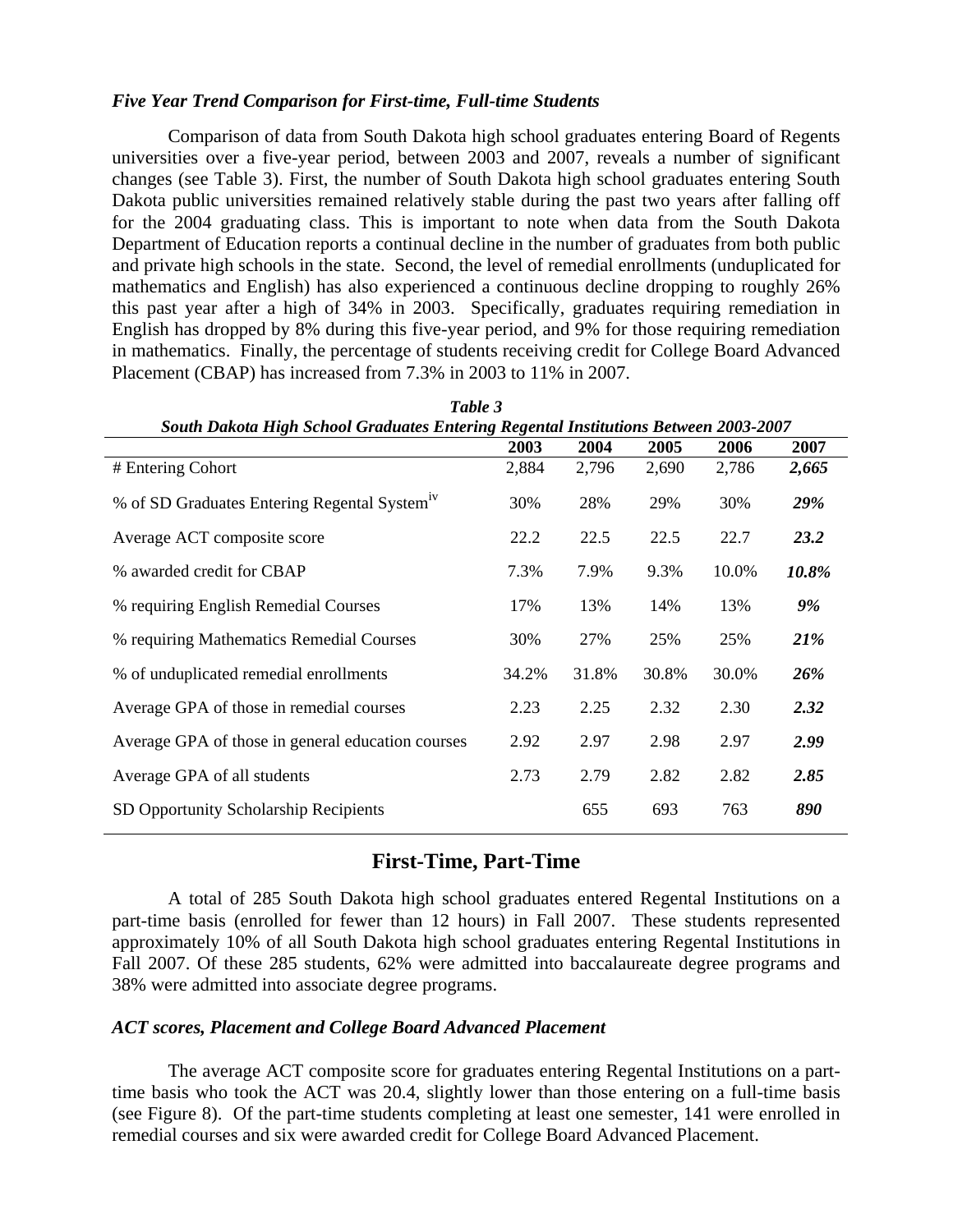*Figure 8 Comparison of Average ACT Composite Scores*



*Note: Black indicator line represents the national mean for the ACT exam at 21.1 for 2006.*

# *Retention and Completion Rates*

Two hundred and thirteen (75%) of these students were still enrolled as part-time students for Spring 2008. When comparing completion rates for both Fall 2007 and Spring 2008, Regental Institutions retained 208 (73%) of the graduates during the 2007-08 academic year (see Table 4 for comparison of retention and completion rates by institution).

|                    |                      |                          | Table 4                                                                                                                                                     |                                                          |
|--------------------|----------------------|--------------------------|-------------------------------------------------------------------------------------------------------------------------------------------------------------|----------------------------------------------------------|
| <b>Institution</b> | Degree Type          | <b>Entering</b><br>Count | Graduates Retained into Spring 2008 and Completing Both Fall and Spring Semesters<br><b>Retained at Same</b><br><b>Institution Spring 2008</b> <sup>v</sup> | <b>Completed Fall &amp; Spring</b><br>in Regental System |
| <b>BHSU</b>        | <b>Baccalaureate</b> | 86                       | $69^{(80\%)}$                                                                                                                                               | $70^{(81\%)}$                                            |
|                    | Associate            | $\overline{2}$           | $2^{(100\%)}$                                                                                                                                               | $2^{(100\%)}$                                            |
|                    | <b>Total Cohort</b>  | 88                       | $7\overline{I}^{(81\%)}$                                                                                                                                    | $72^{(82\%)}$                                            |
| <b>DSU</b>         | <b>Baccalaureate</b> | 5                        | $3^{(60\%)}$                                                                                                                                                | $3^{(60\%)}$                                             |
|                    | Associate            | 14                       | $12^{(86\%)}$                                                                                                                                               | $10^{\,(71\%)}$                                          |
|                    | <b>Total Cohort</b>  | 19                       | $15^{(79\%)}$                                                                                                                                               | $13^{ (68\%)}$                                           |
| <b>NSU</b>         | <b>Baccalaureate</b> | 3                        | $0^{(0\%)}$                                                                                                                                                 | $0^{(0\%)}$                                              |
|                    | Associate            | 27                       | $21^{(78\%)}$                                                                                                                                               | $21^{(78\%)}$                                            |
|                    | <b>Total Cohort</b>  | 30                       | $2\overline{1}^{(70\%)}$                                                                                                                                    | $21^{(70\%)}$                                            |
| <b>SDSMT</b>       | <b>Baccalaureate</b> | 3                        | $3^{(100\%)}$                                                                                                                                               | $3^{(100\%)}$                                            |
|                    | Associate            | $\overline{c}$           | $2^{(100\%)}$                                                                                                                                               | $2^{(100\%)}$                                            |
|                    | <b>Total Cohort</b>  | $\overline{5}$           | $\frac{1}{5}$ (100%)                                                                                                                                        | $5^{(100\%)}$                                            |
| <b>SDSU</b>        | <b>Baccalaureate</b> | 45                       | $26^{(58\%)}$                                                                                                                                               | $24^{(53\%)}$                                            |
|                    | Associate            | 44                       | $37^{(84\%)}$                                                                                                                                               | $34^{(77%)}$                                             |
|                    | <b>Total Cohort</b>  | 89                       | $63^{(71\%)}$                                                                                                                                               | $58^{(65\%)}$                                            |
| <b>USD</b>         | <b>Baccalaureate</b> | 36                       | $25^{(69\%)}$                                                                                                                                               | $27^{(75\%)}$                                            |
|                    | Associate            | 18                       | $13^{(72\%)}$                                                                                                                                               | $12^{(67\%)}$                                            |
|                    | <b>Total Cohort</b>  | 54                       | $38^{(70\%)}$                                                                                                                                               | $39^{(72\%)}$                                            |
| System             | <b>Baccalaureate</b> | 178                      | $126$ (71%)                                                                                                                                                 | $127^{(71\%)}$                                           |
|                    | Associate            | 107                      | $87^{(81\%)}$                                                                                                                                               | $81\ ^{\,(76\%)}$                                        |
|                    | <b>Total Cohort</b>  | 285                      | $213^{(75\%)}$                                                                                                                                              | $208^{(73\%)}$                                           |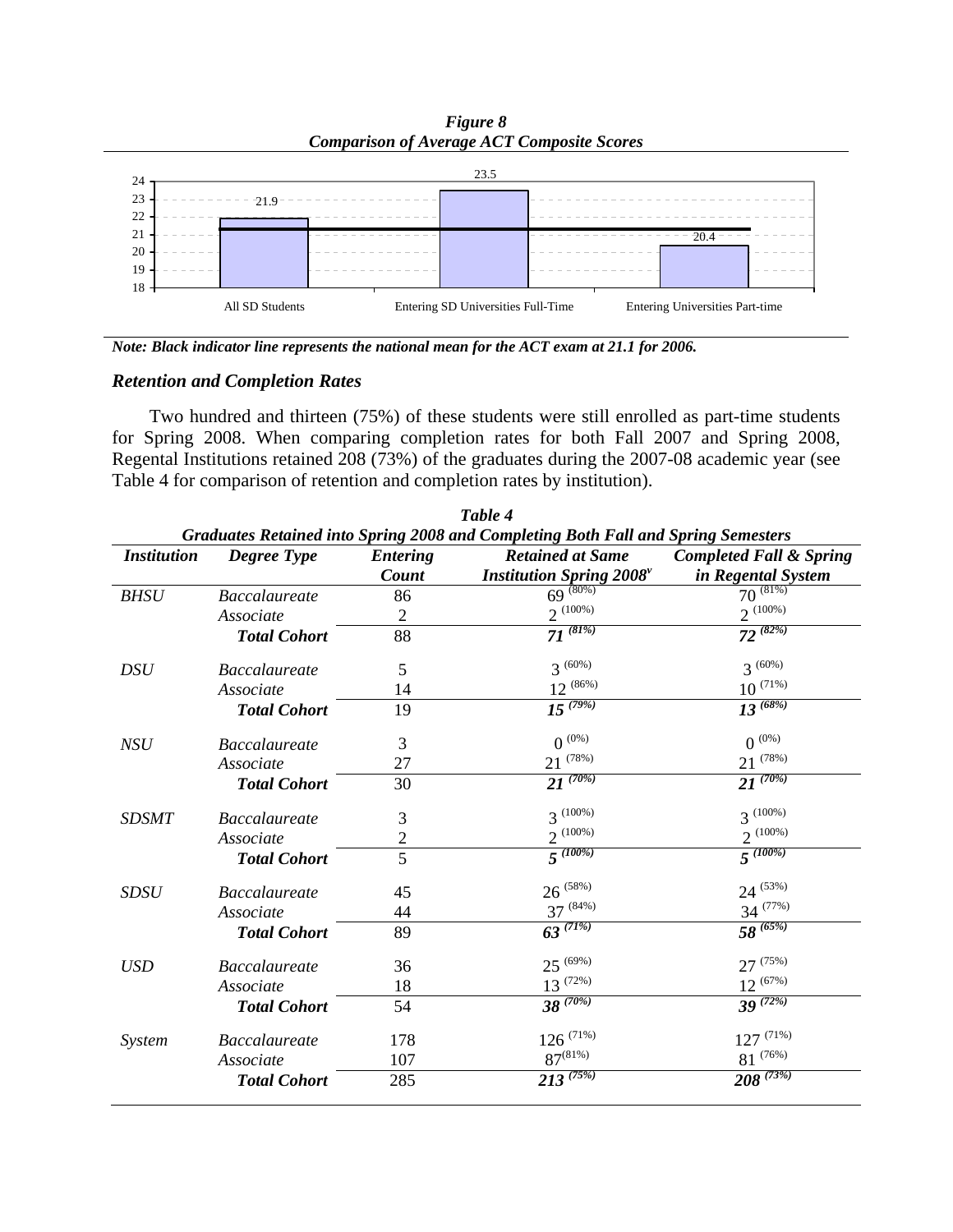# **Rank of South Dakota High Schools by Average University GPA of Graduates Entering Regental Institutions Fall 2007**

A total of 179 public and private high schools had graduates in 2007 who entered at least one of the Regental Institutions during Fall 2007 as a First-time, Full-time student enrolled for 12 or more hours. Table 4 provides rankings for SD high schools based on student GPA at the end of the Spring semester. (Note that rankings are influenced by the total number of students from a given high school who completed at least two semesters). To protect the privacy of individual students it was necessary to remove individual high school information from the report when fewer than three students were enrolled. Thus, the following data provides rankings for only those high schools with three or more students enrolled in 2007-08.

|                |                          |                  |            |    | South Dakota High School Rank by GPA for 2007 High School Graduates Entering Regental Institutions |                 |            |
|----------------|--------------------------|------------------|------------|----|----------------------------------------------------------------------------------------------------|-----------------|------------|
|                |                          | # of             |            |    |                                                                                                    | # of            |            |
| Rank           | <b>High School</b>       | <b>Students</b>  | <b>GPA</b> |    | Rank High School                                                                                   | <b>Students</b> | <b>GPA</b> |
| 1              | Langford                 | 5                | 3.72       | 27 | Selby                                                                                              | 7               | 3.11       |
| $\overline{2}$ | Hurley                   | 3                | 3.63       | 27 | Stickney                                                                                           | $\overline{4}$  | 3.11       |
| 3              | Herreid                  | $\overline{4}$   | 3.62       | 28 | Madison                                                                                            | 32              | 3.10       |
| 4              | Saint Mary               | 10               | 3.60       | 29 | Rosholt                                                                                            | $\overline{4}$  | 3.09       |
| 5              | Tripp-Delmont            | 5                | 3.59       | 30 | TF Riggs Senior                                                                                    | 82              | 3.08       |
| 6              | <b>Burke</b>             | 3                | 3.50       | 31 | Menno                                                                                              | $\overline{7}$  | 3.07       |
| 7              | J Valley Christ          | $\overline{4}$   | 3.48       | 31 | White Lake                                                                                         | 3               | 3.07       |
| 8              | Timber Lake              | $\overline{4}$   | 3.47       | 32 | Freeman Academy                                                                                    | 3               | 3.06       |
| 9              | Leola                    | 6                | 3.42       | 32 | Harrold                                                                                            | 3               | 3.06       |
| 10             | Ethan                    | 3                | 3.41       | 32 | Webster                                                                                            | 16              | 3.06       |
| 11             | Tea Area                 | 12               | 3.39       | 33 | West Central                                                                                       | 30              | 3.05       |
| 12             | Colome                   | $\boldsymbol{7}$ | 3.37       | 34 | Mitchell                                                                                           | 50              | 3.04       |
| 12             | <b>Great Plains Luth</b> | $8\,$            | 3.37       | 35 | Scotland                                                                                           | 18              | 3.03       |
| 13             | Milbank                  | 16               | 3.36       | 36 | Dakota Valley                                                                                      | 14              | 3.02       |
| 14             | Faith                    | 6                | 3.35       | 37 | Waubay                                                                                             | 6               | 3.01       |
| 15             | Conde                    | $\overline{4}$   | 3.23       | 38 | Deubrook                                                                                           | $\overline{7}$  | 3.00       |
| 16             | Roncalli                 | 18               | 3.25       | 38 | Parker                                                                                             | 10              | 3.00       |
| 17             | Bowdle                   | 5                | 3.24       | 39 | Roosevelt                                                                                          | 107             | 2.99       |
| 17             | Sunshine Bible Aca       | 3                | 3.24       | 40 | Elkton                                                                                             | 11              | 2.98       |
| 18             | <b>Baltic</b>            | $\overline{4}$   | 3.23       | 41 | Lyman                                                                                              | 17              | 2.97       |
| 19             | Miller                   | 12               | 3.22       | 41 | McCook Central                                                                                     | 10              | 2.97       |
| 20             | Plankinton               | $\tau$           | 3.21       | 42 | <b>Bon Homme</b>                                                                                   | 19              | 2.96       |
| 21             | Eureka                   | 5                | 3.17       | 42 | O Gorman                                                                                           | 73              | 2.96       |
| 22             | Chamberlain              | 11               | 3.16       | 42 | Warner                                                                                             | 9               | 2.96       |
| 22             | Corsica                  | $\overline{4}$   | 3.16       | 42 | <b>Wessington Spgs</b>                                                                             | 14              | 2.96       |
| 22             | Hanson                   | $\overline{4}$   | 3.16       | 43 | Castlewood                                                                                         | $\overline{4}$  | 2.95       |
| 23             | Hamlin                   | 13               | 3.15       | 43 | Flandreau                                                                                          | 13              | 2.95       |
| 24             | <b>Harding County</b>    | $\overline{7}$   | 3.14       | 44 | Arlington                                                                                          | 10              | 2.94       |
| 24             | Parkston                 | 17               | 3.14       | 44 | Emery                                                                                              | $\overline{4}$  | 2.94       |
| 24             | Platte-Geddes            | 11               | 3.14       | 44 | Estelline                                                                                          | $\overline{7}$  | 2.94       |
| 24             | <b>Stanley County</b>    | $\,8\,$          | 3.14       | 44 | Grant-Deuel                                                                                        | 5               | 2.94       |
| 25             | Aberdeen Central         | 74               | 3.13       | 44 | Highmore                                                                                           | 11              | 2.94       |
| 25             | <b>RC</b> Christian      | 5                | 3.13       | 44 | <b>St Thomas Moore</b>                                                                             | 11              | 2.94       |
| 26             | De Smet                  | $\boldsymbol{7}$ | 3.12       | 44 | Tri Valley Senior                                                                                  | 16              | 2.94       |
| 26             | <b>Edmunds Central</b>   | 6                | 3.12       | 45 | Chester                                                                                            | 12              | 2.93       |
| 27             | Alcester-Hudson          | 6                | 3.11       | 45 | Custer                                                                                             | 15              | 2.93       |
| 27             | Northwestern             | $\overline{4}$   | 3.11       |    |                                                                                                    |                 |            |

*Table 4 South Dakota High School Rank by GPA for 2007 High School Graduates Entering Regental Institutions*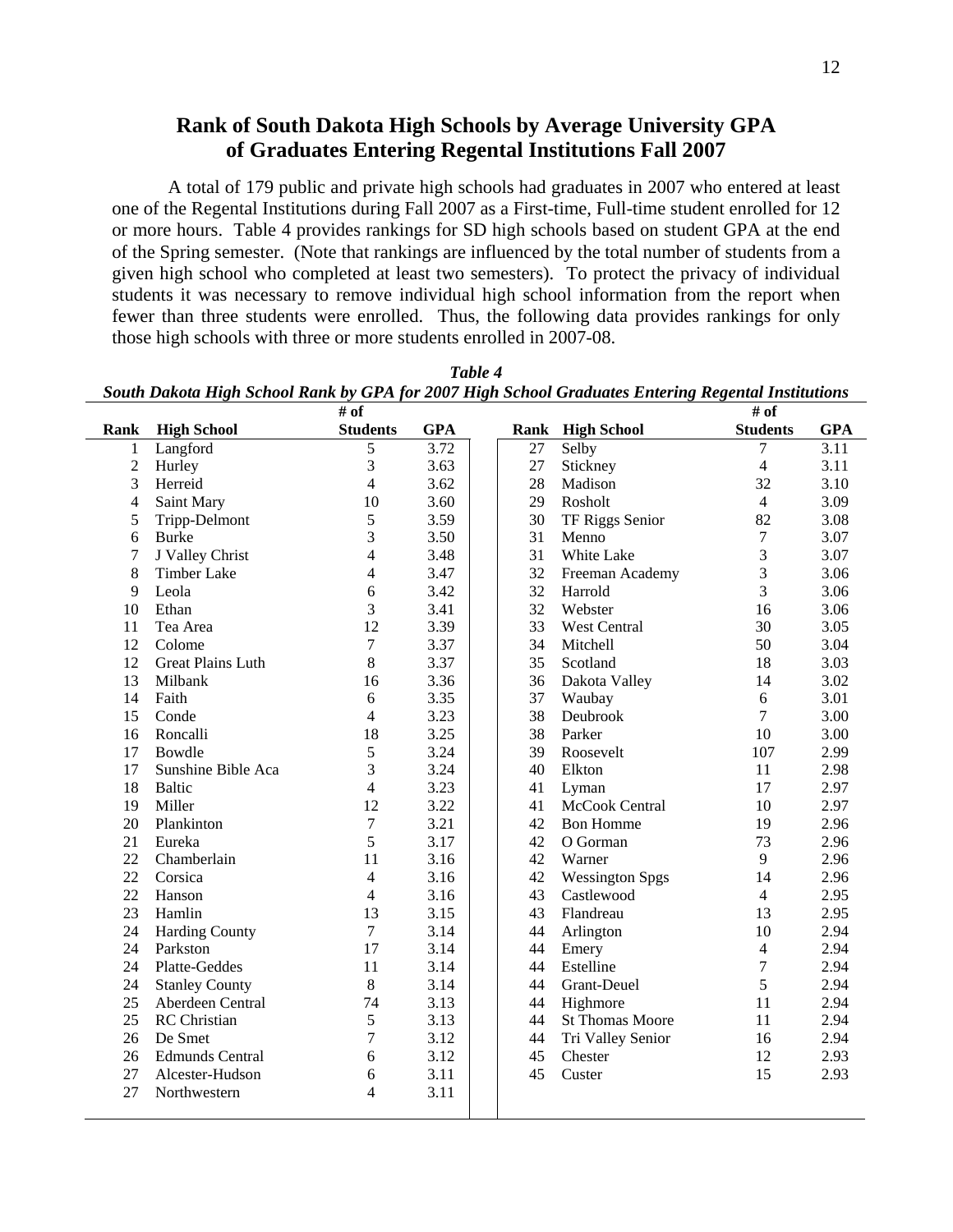|             | $\cdots$ $\cdots$     | $\overline{\# \text{ of }}$ | $\frac{1}{2}$ |    | n senoor sraamares <b>Enver m</b> | # of             | <b>AIVOVVVVVVVV IVA</b> |
|-------------|-----------------------|-----------------------------|---------------|----|-----------------------------------|------------------|-------------------------|
| <b>Rank</b> | <b>High School</b>    | <b>Students</b>             | <b>GPA</b>    |    | Rank High School                  | <b>Students</b>  | <b>GPA</b>              |
| 45          | Freeman               | 13                          | 2.93          | 63 | Redfield                          | 13               | 2.72                    |
| 46          | <b>Brandon Valley</b> | 62                          | 2.92          | 64 | Clark                             | 18               | 2.70                    |
| 46          | <b>Elk Point</b>      | 12                          | 2.92          | 65 | Sioux Valley                      | 14               | 2.69                    |
| 46          | Stevens               | 141                         | 2.92          | 66 | Lead                              | 14               | 2.68                    |
| 47          | Deuel                 | 17                          | 2.91          | 66 | Vermillion                        | 31               | 2.68                    |
| 48          | Dakota Christian      | 3                           | 2.90          | 67 | <b>Sully Buttes</b>               | 10               | 2.67                    |
| 48          | Lemmon                | 9                           | 2.90          | 67 | Wall                              | 9                | 2.67                    |
| 48          | Mt Vernon             | 8                           | 2.90          | 68 | Dupree                            | $\boldsymbol{7}$ | 2.66                    |
| 49          | Avon                  | 6                           | 2.89          | 69 | Centerville                       | 5                | 2.65                    |
| 49          | Garretson             | 18                          | 2.89          | 69 | Lincoln                           | 95               | 2.65                    |
| 49          | Gregory               | 13                          | 2.89          | 70 | <b>Belle Fourche</b>              | 22               | 2.63                    |
| 49          | Iroquois              | 5                           | 2.89          | 71 | <b>Britton</b>                    | 11               | 2.61                    |
| 50          | Jones Co              | $\boldsymbol{7}$            | 2.87          | 71 | Howard                            | 10               | 2.61                    |
| 50          | Sisseton              | $\sqrt{6}$                  | 2.87          | 72 | Lake Preston                      | $\,8\,$          | 2.60                    |
| 51          | Canton                | 16                          | 2.86          | 73 | Gayvile-Volin                     | $\overline{7}$   | 2.59                    |
| 52          | Irene-Wakonda         | 19                          | 2.84          | 73 | Rutland                           | 5                | 2.59                    |
| 53          | Colman                | 10                          | 2.83          | 73 | Viborg                            | 6                | 2.59                    |
| 54          | Dell Rapids           | 20                          | 2.82          | 74 | Beresford                         | 20               | 2.57                    |
| 54          | Groton                | 18                          | 2.82          | 74 | <b>Brookings</b>                  | 70               | 2.57                    |
| 54          | Hitchcock-Tulare      | $\overline{9}$              | 2.82          | 74 | <b>Wagner Community</b>           | 10               | 2.57                    |
| 54          | <b>Hot Springs</b>    | $\overline{7}$              | 2.82          | 75 | Faulkton                          | 6                | 2.56                    |
| 55          | Yankton               | 95                          | 2.80          | 75 | Henry                             | 6                | 2.56                    |
| 56          | Harrisburg            | 32                          | 2.79          | 76 | Gettysburg                        | 13               | 2.53                    |
| 56          | Watertown Senior      | 62                          | 2.79          | 76 | Artesian                          | 5                | 2.53                    |
| 57          | Kadoka                | 5                           | 2.78          | 77 | Rapid City Central                | 117              | 2.50                    |
| 57          | Kimball               | 8                           | 2.78          | 77 | Wilmot                            | $\,8\,$          | 2.50                    |
| 57          | Lennox                | 18                          | 2.78          | 78 | SF Christian                      | $\overline{7}$   | 2.42                    |
| 57          | Mobridge              | 9                           | 2.78          | 79 | Newell                            | 14               | 2.27                    |
| 58          | Canistota             | 6                           | 2.77          | 79 | Roslyn                            | $\sqrt{5}$       | 2.27                    |
| 58          | Florence              | $\overline{7}$              | 2.77          | 79 | Woonsocket                        | 6                | 2.27                    |
| 59          | Montrose              | 5                           | 2.76          | 80 | Willow Lake                       | 5                | 2.22                    |
| 59          | Winner                | 22                          | 2.76          | 81 | Sturgis                           | 47               | 2.21                    |
| 60          | Ipswich               | 9                           | 2.75          | 82 | Douglas                           | 26               | 2.16                    |
| 60          | New Underwood         | 7                           | 2.75          | 83 | Oldham-Ramona                     | $\overline{4}$   | 2.02                    |
| 60          | Philip                | 10                          | 2.75          | 84 | Bridgewater                       | $\overline{3}$   | 1.96                    |
| 60          | Spearfish             | 43                          | 2.75          | 84 | Red Cloud Indian                  | $\boldsymbol{7}$ | 1.96                    |
| 61          | <b>Washington SR</b>  | 92                          | 2.74          | 85 | Summit                            | $\overline{4}$   | 1.69                    |
| 62          | <b>Bennett County</b> | $\overline{4}$              | 2.73          | 86 | <b>Todd County</b>                | $\tau$           | .96                     |
| 62          | <b>Hill City</b>      | $\,8\,$                     | 2.73          | 87 | Indian Voca                       | $\boldsymbol{7}$ | .95                     |
| 63          | Huron Senior          | 59                          | 2.72          | 88 | Cheyenne EB                       | 3                | .45                     |

*Table 4 Continued South Dakota High School Rank by GPA for 2007 High School Graduates Entering Regental Institutions* 

i<br><sup>i</sup> This report does NOT include students who graduated from a high school outside of South Dakota, graduated from a South Dakota high school in a year other than 2007, did not enroll in a Board of Regents university in Fall 2007, or were admitted as a special (not degree seeking) student.